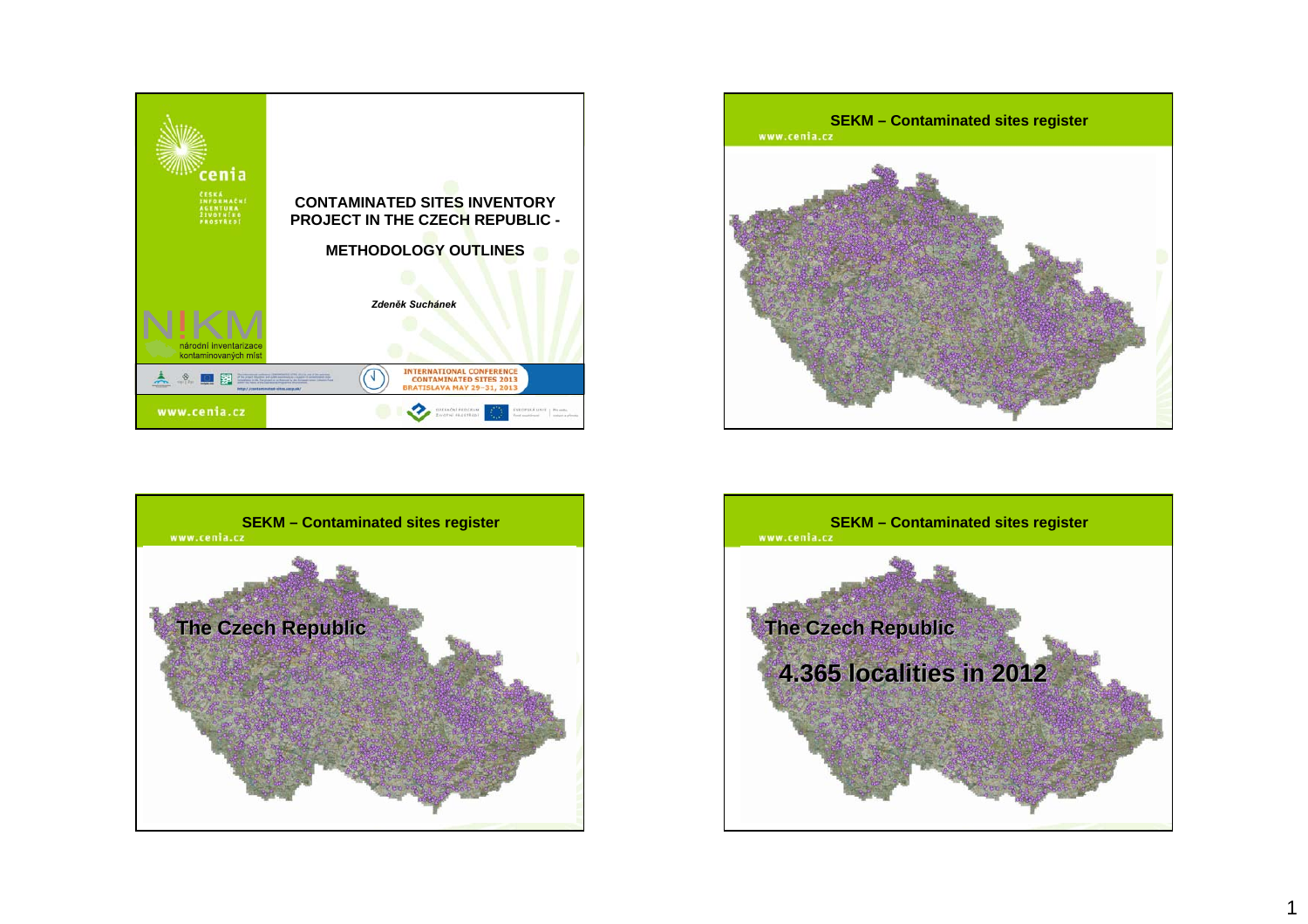

## www.cenia.cz

- Existing Contaminated Sites Database System (SEKM) is an incremental database and represents a useable source of information about the contamination of soils and rock formations.
- It doesn't cover all identifiable contaminated and potentially contaminated sites in the Czech Republic.
- MoE assigned the task of creating conditions for modernizing the database and to perform an inventory based on a surface survey, i.e. obtaining t<mark>he</mark> fulles<mark>t</mark>. possible overview of contaminated sites throughout the state's territory.
- NIKM project is co-financed by the Operational Programme for the Environment.
- The preparatory stage of the NIKM project resulted in an approved methodology of the inventory.

## **NIKM METHODOLOGY OUTLINES**

#### www.cenia.cz

#### **Framework for the inventory - methodological documents of the MoE**

- The MoE's Environmental Risks and Environmental Damages Department's responsibility covers the issues of the remediation of contaminated sites, old environmental damage and other activities related to the issue.
- An integral part of the Department's competency is the running of the publicly available database system - the registry of contaminated sites.
- Since 2005 it was in the form of the Contaminated Sites Database System – (SEKM) – **www.sekm.cz**.
- Priority evaluation and a risk profile of each contaminated site is also included in SEKM.

## **NIKM METHODOLOGY OUTLINES**

#### **Framework for the inventory - methodological documents of the MoE, cont.**

The set of the MoE's methodological documents:

- **Methodological Guidances** (7 documents),
- **Methodological Handbooks** (6 documents) and other
- **Guidelines and Guidances** (3 documents).
- In relation to the issue of the contaminated sites inventory the most important is: Methodological Guidance of the Ministry of Environment for the filling in the SEKM database incl. a priority evaluation (2011).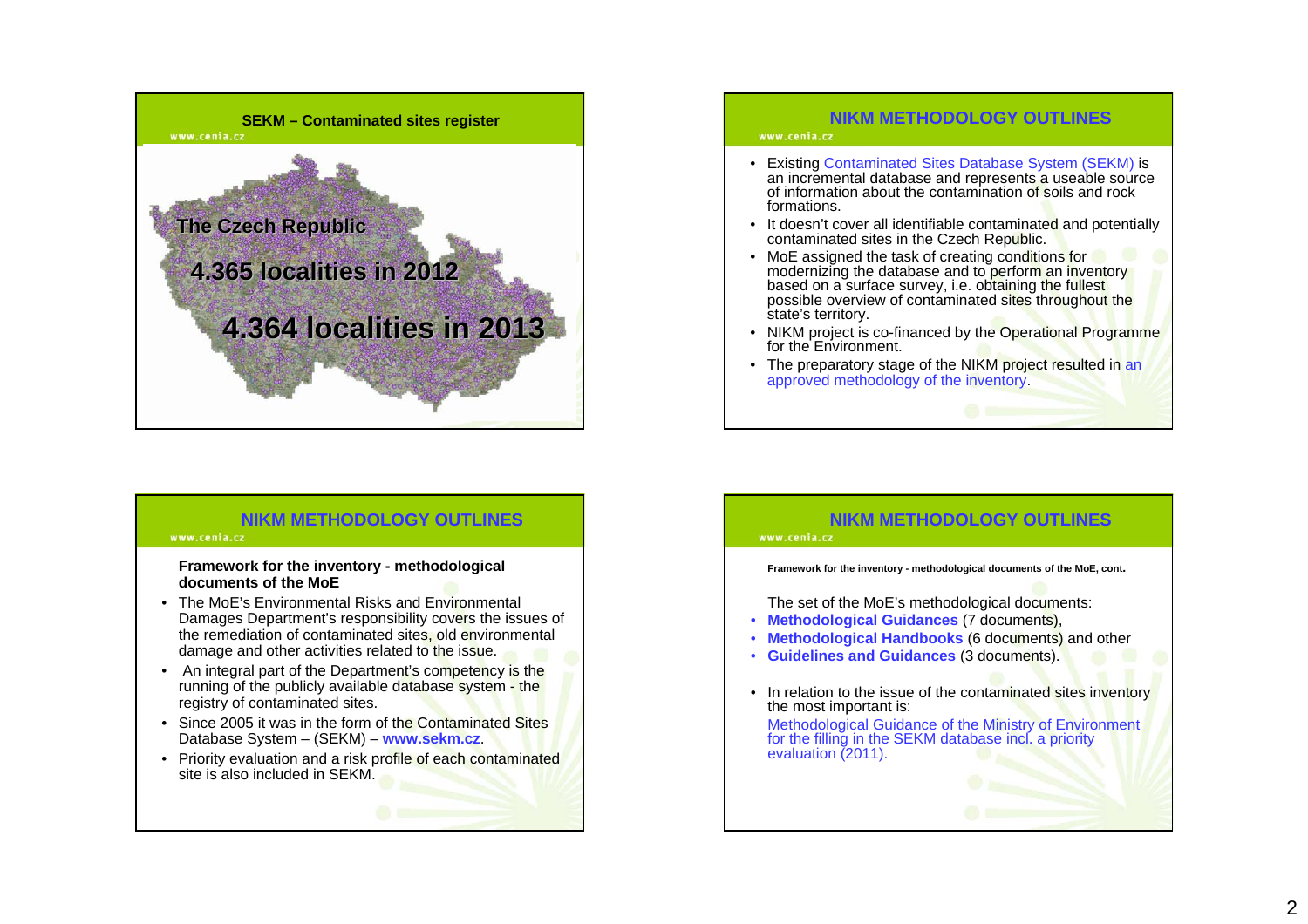#### www.cenia.cz

#### **Framework for the inventory - methodological documents of the MoE, cont.**

- In 2008 the MoE decided, in connection with the task from the State Environmental Policy, to create conditions for modernizing the database and to perform an inventory based on a surface survey, with the aim to obtain the fullest possible overview of contaminated sites throughout the state's territory.
- Based on the call from the Czech Operational Programme Environment (EU Cohesion Fund), <sup>a</sup> project proposal of the National Contaminated Sites Inventory (NIKM) was prepared by CENIA.
- After being approved in 2009, the NIKM project was run by a project team composed by CENIA and several suppliers selected from an open public tender process.

## **NIKM METHODOLOGY OUTLINES**

#### www.cenia.cz

- The first stage of the NIKM project performed in the period 2009 – 2013.
- Individual partial outcomes and final project outcomes finished in autumn 2012.
- Externally reviewed and tested (software, programme solutions and application tool tests).
- Detailed information from the project is publicly disclosed on the project web site: http://www1.cenia.cz/www/projekt/nikm.

## **NIKM METHODOLOGY OUTLINES**

#### www.cenia.cz

**Project Status - National Contaminated Sites Inventory (NIKM)**  The first stage of the NIKM project to be finished by the first half of 2013. Its basic goals:

- elaboration of methodology and tools for territorial inventory planned as the second stage;
- piloting and testing of developed methodology and tools including their modification according to experience obtained in pilot areas;
- collection and unification of existing data sources containing information on contaminated sites from the state territory (needed as an input for the 2nd stage of the inventory);
- to prepare a draft of the executive stage of the project.

## **NIKM METHODOLOGY OUTLINES**

#### www.cenia.cz

#### **Application solutions - inventory tools**

- NIKM IS an information system for ensuring contaminated site registration under development.
- The register database will contain the contaminated sites already registered in the existing system of SEKM and the contaminated sites newly registered during inventory.
- An application support (application platform  $-$  see Fig.) for inventory works is composed by:
- On-line application **NIKM Editor** client environment available through a web browser. It allows record management in the central data warehouse, data editing, inserting of measurements and other findings.
- Off-line application **NIKM Client** allowing field data collection.
- **Web portal NIKM** for publishing data on contaminated sites for the general public and public administration.
- Central Data Warehouse built up on the Oracle 11g platform. Client<br>applications are built up on a JSF basis. The graphic component<br>ensuring the GIS Client functionality is based on OpenGIS standards<br>and uses Javascript,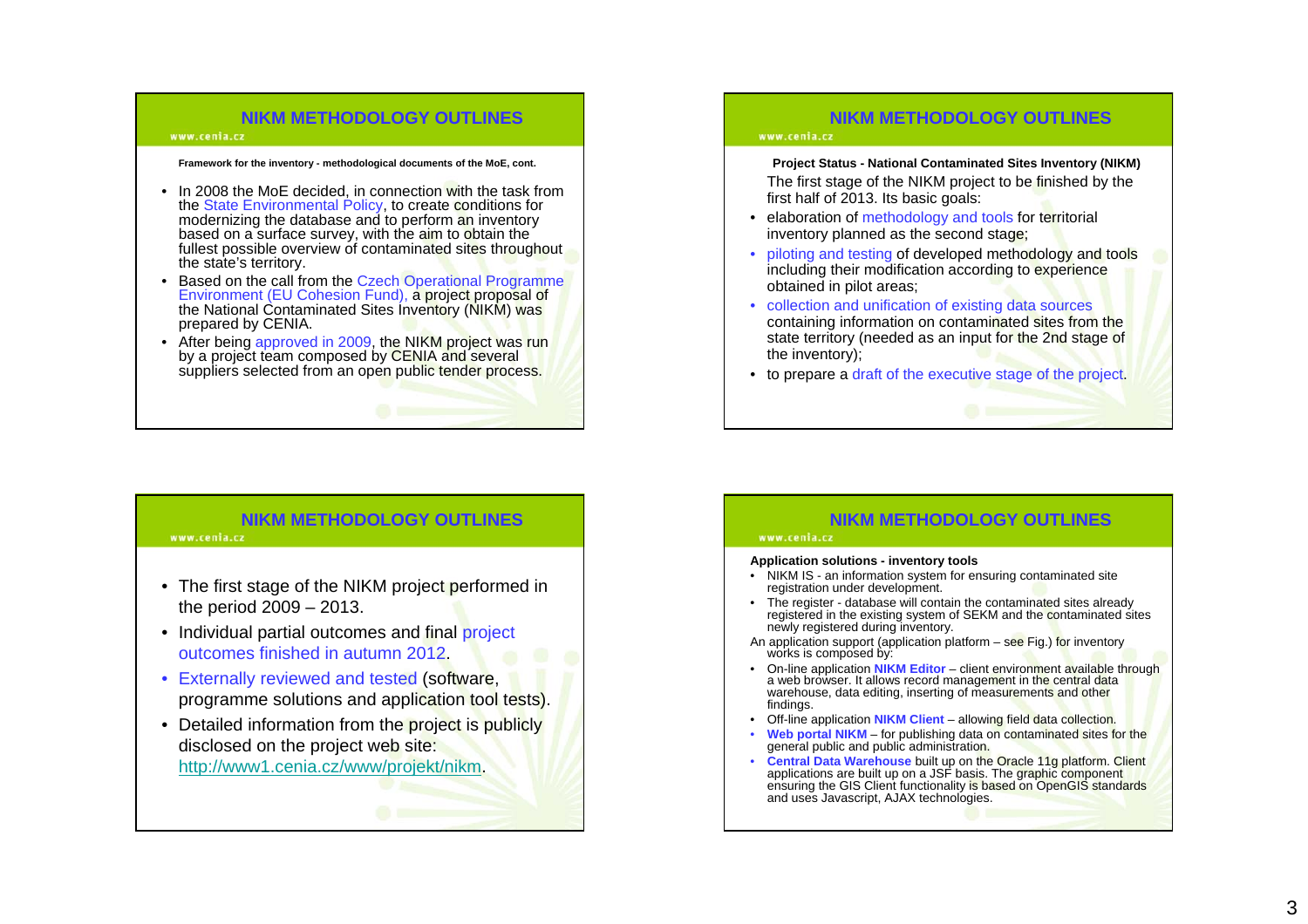

#### **NIKM METHODOLOGY OUTLINES**www.cenia.cz

#### **NIKM Editor**, cont.

- Data background: records of potencial contaminated sites and contaminated sites and of subordinated entities (drill holes, constructions, remmedations, and partial areas of localities), all stored in the central warehouse.
- The main output : a printed set of data on locality in the form of Summary form (MoE Methodological Guidance, 2011.
- Available editable forms containing data on locality, and map sectors for localization, and for the display/analysis of maps. An inventory expert can add any map sources in the form of a WMS service or local GIS data in various formats. The system architecture includes the map server -Geoserver, which enables an export of GIS data in the form of WMS and WFS services.

## **NIKM METHODOLOGY OUTLINES**

#### **NIKM Editor**

www.cenia.cz

 **Client environment available through a web browser. It allows record management in the central data warehouse, data editing, inserting of measurements and other findings.**

- • Centralized web application – a tool for collecting, processing and management of all data on localities stored in the NIKM central data warehouse.
- • Ensures data editing, background documents evaluation and data preparation for field examination (generation of the list of localities from the defined area, acquisition and completion of data from external sources), receiving modified data from the field application (NIKM Client) and a evaluation of necessary corrective measures.



#### **NIKM METHODOLOGY OUTLINES**www.cenia.cz

#### **NIKM Editor**, cont.

- An important tool pairing module providing a search and pairing of duplicate localities. Possible conflicts during parallel editing of localities are dealt with through marking localities with a lock for expert editing in the on-line application and in the off-line field application.
- The import function data import to a central data warehouse in a standardized format. An administration section is used to manage the data content, including access rights. The on-line application is available only to registered professional staff via a web browser. Among the supported web browsers included are MS Internet Explorer version 7 or higher and Mozilla Firefox version 3 or higher.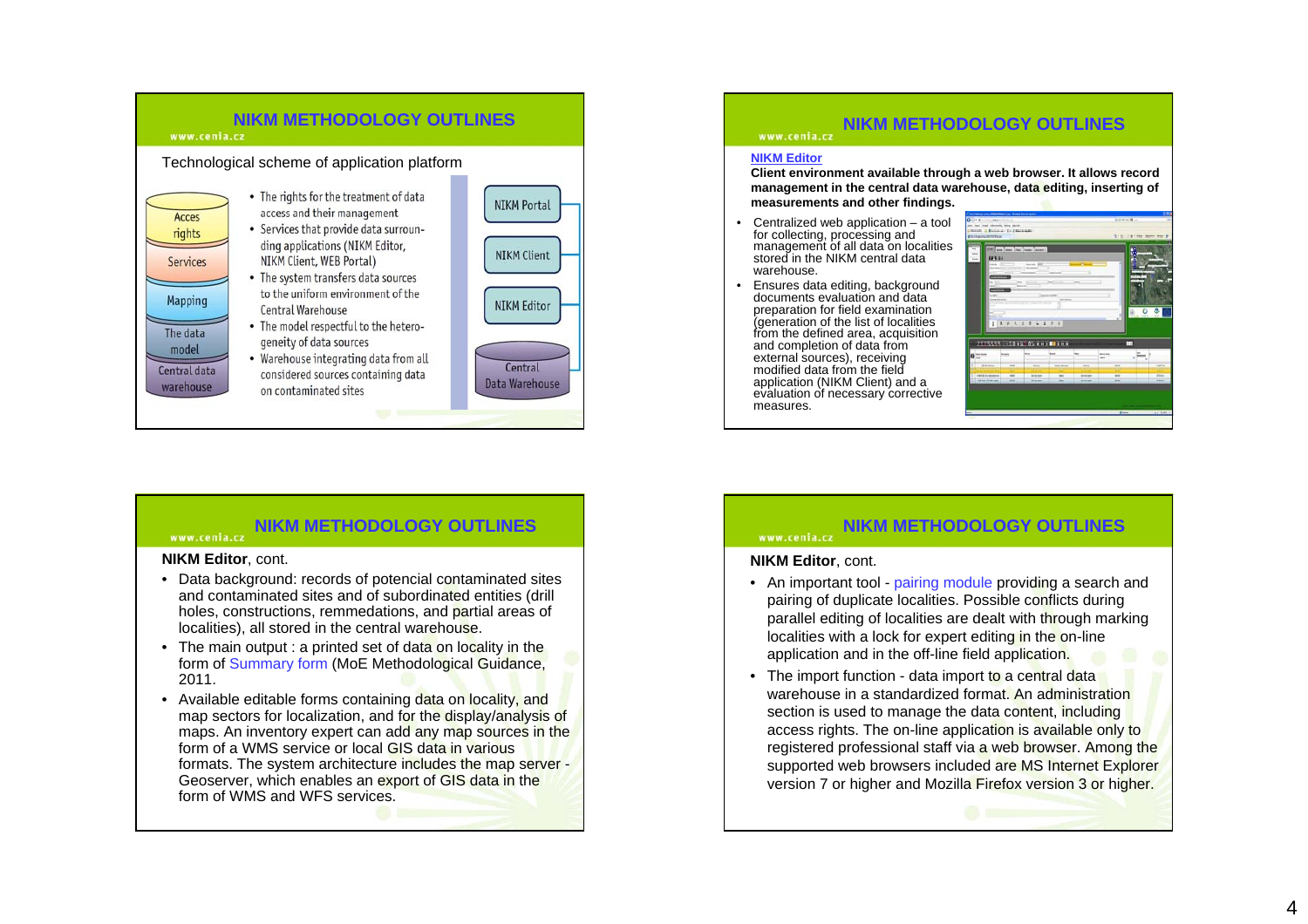#### www.cenia.cz

#### **NIKM Client**

**A tool for off-line (field) data acquisition - for collection of data on contaminated sites in-situ and ex-situ.**

It allows to:

- downloading the prepared data for verification, from a central warehouse of NIKM to an off-line database;
- edit data on localities, based on information collected in field investigation and interviews, or to create a new locality record in the case of a new clue or contamination discovery;
- adding of document and photo attachments, text records or voice memo records and also data exports;
- display the locality in a map and to spatial definition – navigation to the site, site bordering manually or using GPS and displaying map data;
- • upload modified data about the locality, including newly-discovered, to the central warehouse. The contract of the central warehouse and the central warehouse.





#### **WWW.CONDIKM METHODOLOGY OUTLINES**

#### **NIKM Client, cont.**

The input level - a list of localities - offers an overview of localities from a defined territory. Selection / sorting records functions.

The second level - detailed locality information displayed through locality form divided into bookmarks:

- Characteristics of locality,
- •Conflicts and threats to the environment,
- •Contamination and remedial measures,
- Attachments.

The inventory expert can edit data, add and remove attachments, write text records or record voice memos, export data to a spreadsheet etc.

## **NIKM METHODOLOGY OUTLINES**

#### www.cenia.cz

#### **NIKM Client, cont.**

- The last level is a mapping support for working with locality spatial data (the base layers, a layer of locality, instruments providing needed functionality).
- A tool for editing the currently selected locality manually or using GPS.
- Tools for map control (the zoom function), GPS navigation on the selected location, calculating the coordinates of centroid or the area of<br>the site, geodata export and map's print. A transformation of the coordinates between projections. For savin<mark>g</mark> spatial component - a layer<br>of the type GeometryCollection - site can be located using point, line or polygon.
- Underlying layers helping in better orientation in space and precise localization. Because of the need to work off-line it is not possible to form these layers using WMS services. It is necessary to have them<br>physically in the field. Raster documents <mark>stored in a predefined file-</mark> directory structure. The map project loads them with the use of RasterCatalogue, ensuring their quick and easy display.

#### **NIKM METHODOLOGY OUTLINES**

## www.cenia.cz **Web Portal**

- The website prepared for the 2nd stage of the project NIKM
- Designed as a professionally profiled portal - a gateway to information on contaminated sites and

for work with them.

Services:



Searching the localities of contaminated sites. Through this service an access for state administration and the public to individual localities is provided. Information on the contamination and handling with the locality itself are available in the form of displaying more detailed information as well as a standardized output.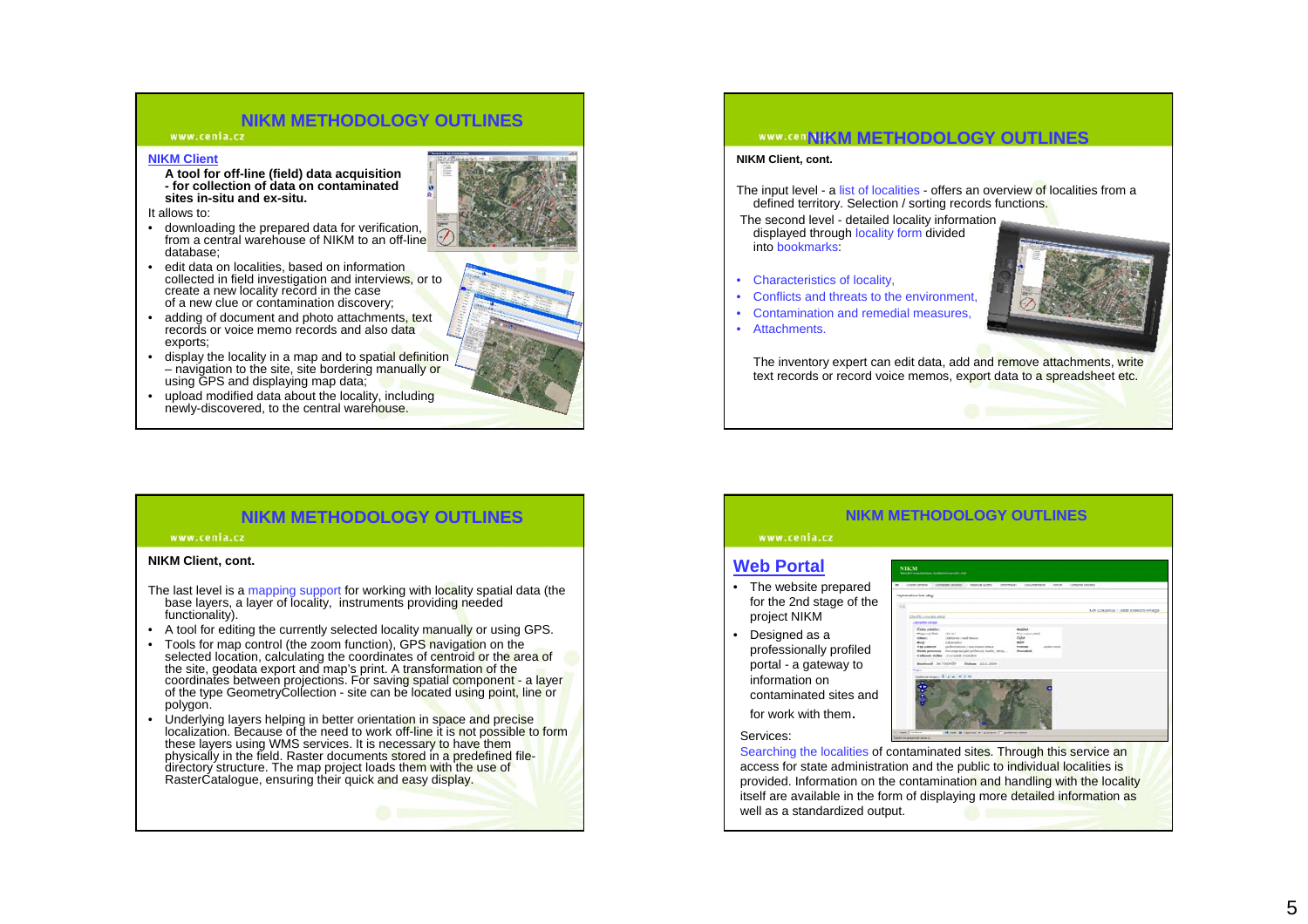#### www.cenia.cz

#### **Web Portal, cont.**

- The portal gateway a links catalogue to services or external sources.
- The tools integrating mapping services of the national geoportal with mapping services of the NIKM central warehouse. This enables the user to access not only data on the contaminated site, but also its location and display it on the map.
- Technologically, the portal is based on the environment and services built over WordPress (open source), where the support of data, mapping and search services was implemented.

## **NIKM METHODOLOGY OUTLINES**

#### www.cenia.cz

**Input content of the central data warehouse, cont.**

- The data stored in a uniform format, while maintaining access to the records in their original form.
- The record includes information, from which the partial source of the record has come from. The result of the transformation of other data sources outside of SEKM (which will be in the 2nd stage of the inventory subjected to verification, updating, evaluation of priorities and registration) are **63,942 sites** transformed from partial data sources, of which **49,809 sites** resulted after merging and automatic duplicates being removed.

## **NIKM METHODOLOGY OUTLINES**

#### www.cenia.cz

#### **Input content of the central data warehouse**

- The central data warehouse the core of the structured and distributing data storage.
- Ensuring through application editing, storing and managing data on contaminated sites and potencionally contaminated sites.
- At the start of the second stage of NIKM, its input content will be available to inventory teams. During the inventory process, all records of this initial fill will be examined, updated and evaluated or excluded as irre
- The input fill was prepared via the transformation and merging of partial data sources from the Czech Republic's territory.
- •In the data warehouse there are now concentrated partial data sources that were succesfully identified and taken from their owners / operators.
- •It represents the input source of existing information on the CC for 2nd NIKM stage. During the inventory process it will be completed with records of newly discovered KM.

## **NIKM METHODOLOGY OUTLINES**

#### www.cenia.cz

#### **Input content of the central data warehouse, cont.**

- An important set of transformed data sources are the partial data sources REZZO (air monitoring data), ISOH (wa**st**e monitoring data),<br>IRZ (Integrated Pollution Register) and DIAMO (mine water discharges)<br>that, based on experience from pilot verification w<mark>or</mark>k of the inventory, are not relevant.
- • These partial sources contain a total of **31,925 localities** not listed elsewhere already. However, this is information that is useful for the<br>inventory process indirectly - as the primary info<mark>rm</mark>atio<mark>n</mark> is, that in a certain village there are currently certain types of production or other activities, to which could be behind the emergence of contamination in the past.
- • In the remaining set of sites relevant to NIKM there are **17,884 localities**. Even in this data set there can be expected over an estimated three thousand duplicates. A large part of sites are just in the UAP (Planning analytical materials<mark>) and at least half of the sites .</mark><br>without coordinates are candidates for being removed as duplicates. Removal of these duplicates will be done in the input field verification of the central data warehouse.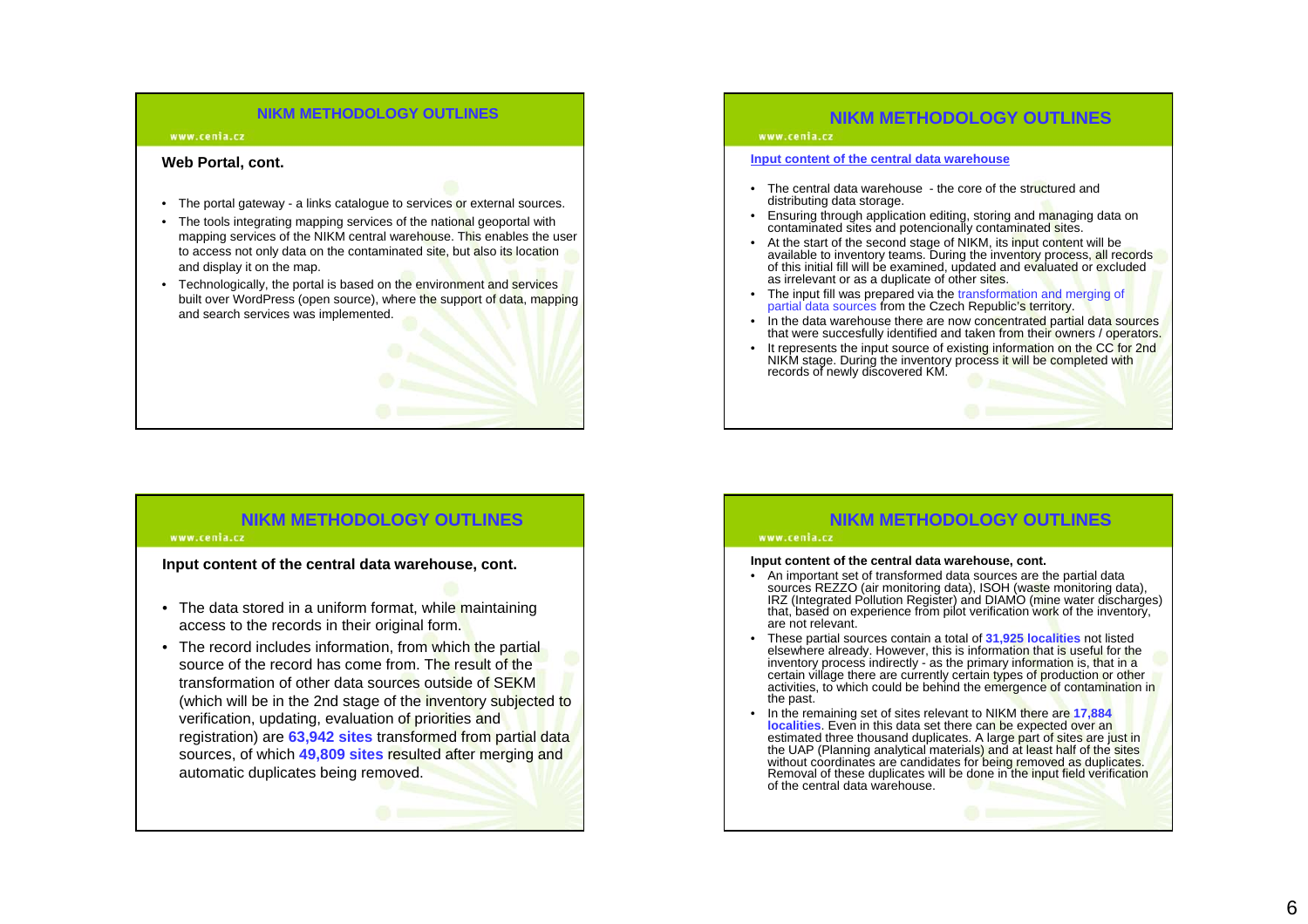www.cenia.cz

#### **Project Methodology**

**A set of NIKM methodological materials that define the obligatory process of the proper inventory.**

- **"Inventory Methodology"** (about 60 pages of A4 format),
- **"Organization and management of the inventory"** (about 120 pages) and
- **"Manual for inventory"** (about 70 pages).

Methodological materials are designed to hit on the needed completeness all of the inventory process, and to enable a comprehensive idea of the continuity and sequence of phases and activities carried out within them and the links<br>among them.



## **NIKM METHODOLOGY OUTLINES**

www.cenia.cz

**Project Methodology, cont.**

**Flow Chart Diagram – processes and outcomes from the inventory**



## **NIKM METHODOLOGY OUTLINES**

### www.cenia.cz

**Project Methodology, cont.**

- While the document "Inventory Methodology" defines the basic conceptual principles of the inventory, the document "Manual for inventory" specifies in detail the procedures (step by step descriptions and instructions for execution) of individual activities.
- The document "Organization and management of the inventory" then elaborates in detail the organization and management process.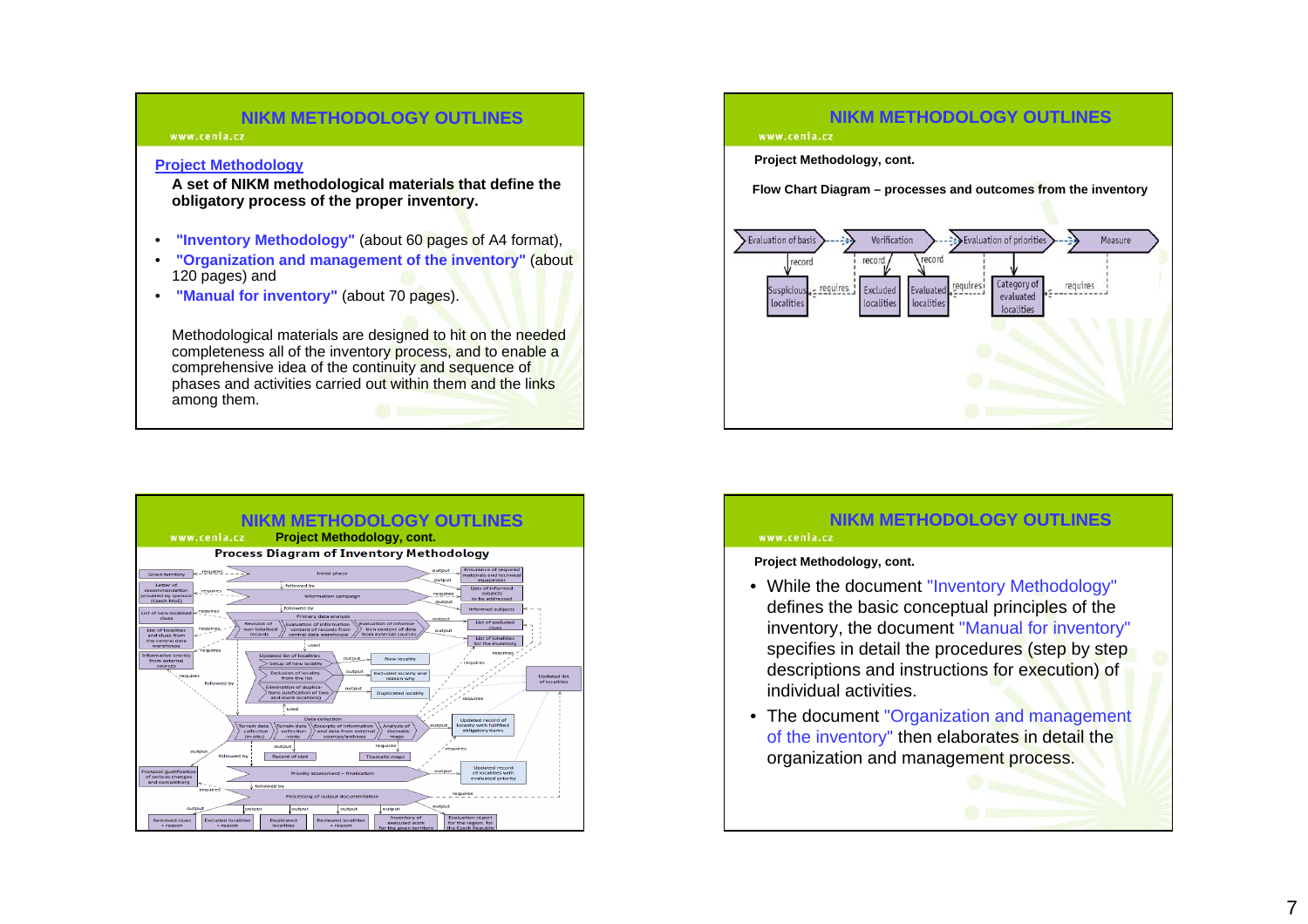





#### www.cenia.cz

#### **Organization and management of the project**

- Implementation of the project (2nd stage) is limited by the availability of funding from the Operational programme Environment of the current<br>programming period, ie by 2015, and by the technical and<br>organizational aspects - by the need to manage th<mark>e t</mark>erritorial inventory for the entire country in a maximum of two field seasons in the period 2013-2015.
- During the years 2013-2014 there should be a preparatory stage and conducted, including the launch of a public tender for the supply of the •inventory works, raster data and supervision.
- • CENIA's work includes the creation of raster data - remote sensing, merging the database of the 1st NIKM stage with the existing databases for contaminated sites (called SEKM2 in the form available at www.sekm.cz) into a single database.
- •This will be used not only for the inventory process but simultaneously for the recording of new entries from other bodies performing investigative a remediation projects, based on the obligations under the current legislation.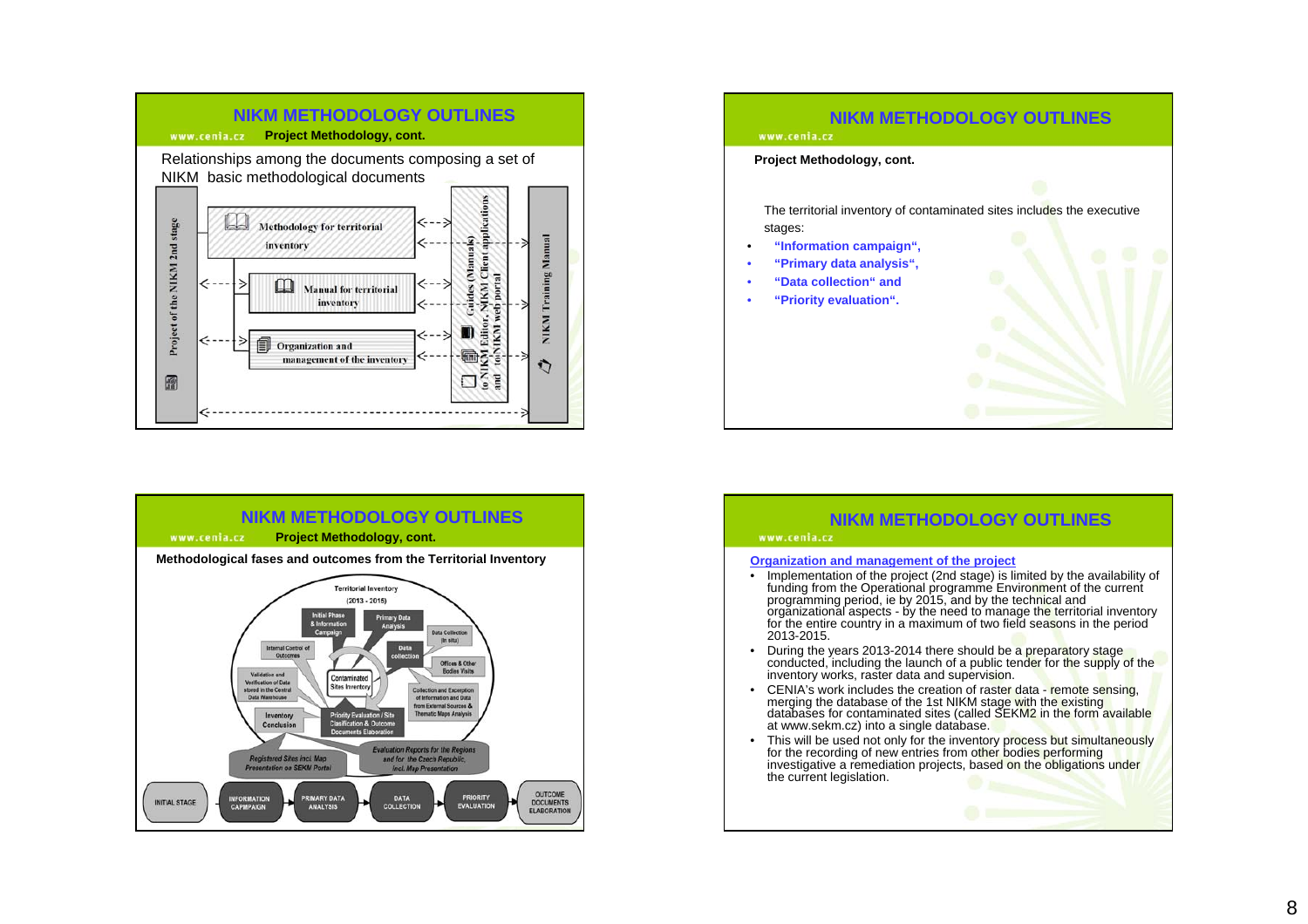#### www.cenia.cz

### **Support inventory methods of remote sensing**

- The created raster data platform provides geographic support for the project.
- Prepared methodology was successfully verified in 3 pilot regions (each of them 50x50 km) representing nearly 10 % of the territory of the Czech Republic. Developed and tested methodology of identification clues for potential contaminated sites is based on the use of multispectral satellite images analysis and on the interpretation of orthophotos (current orthofotomap and orthophotomap created from historical images of the first nationwide aerial photography from the 50´s).
- Created orthophotomaps are placed on http://kontaminace.cenia.cz (Contaminated sites), which is already available for public viewing.

# **NIKM pilot areas Water areasForestsSettlementsNIKM pilot areas Aerial photography 30**´**<sup>s</sup>** Regions **Districts**

## **NIKM METHODOLOGY OUTLINES**

#### www.cenia.cz

#### **Support inventory methods of remote sensing, cont.**

- Verification activities in the 1st NIKM stage brought a lot of qualitative and quantitative knowledge about the nature of newly recorded sites, allowing for their classification into established categories of priority.
- Using raster data analysis, **6 571 clues** of potential contaminated sites were identified within the pilot regions. From their field examination, this resulted in less than 5 % of them being finally considered as a real potential contaminated site <mark>o</mark>r contaminated site.<br>Examination of remote sensing clues ser<mark>v</mark>ed as the backbone of the field work's routing.
- •In the 2nd stage of NIKM, a specialized professional team will<br>perform an analysis of the raster platform for the whole country.<br>Obtained clues will be gradually sent in backnes to the central data<br>warehouse, where they wi phase of the inventory.

## **NIKM METHODOLOGY OUTLINES**

www.cenia.cz

## **Collecting and indicating environmental contamination**

• Part of the collection of information from the public in the project phase "Information campaign" will be an assembly of indications or clues of possible contamination through historical map application "Contaminated sites". Each user of this map application is already able to announce suspected localities (indication of unknown environmental contamination, eg old illegal landfills).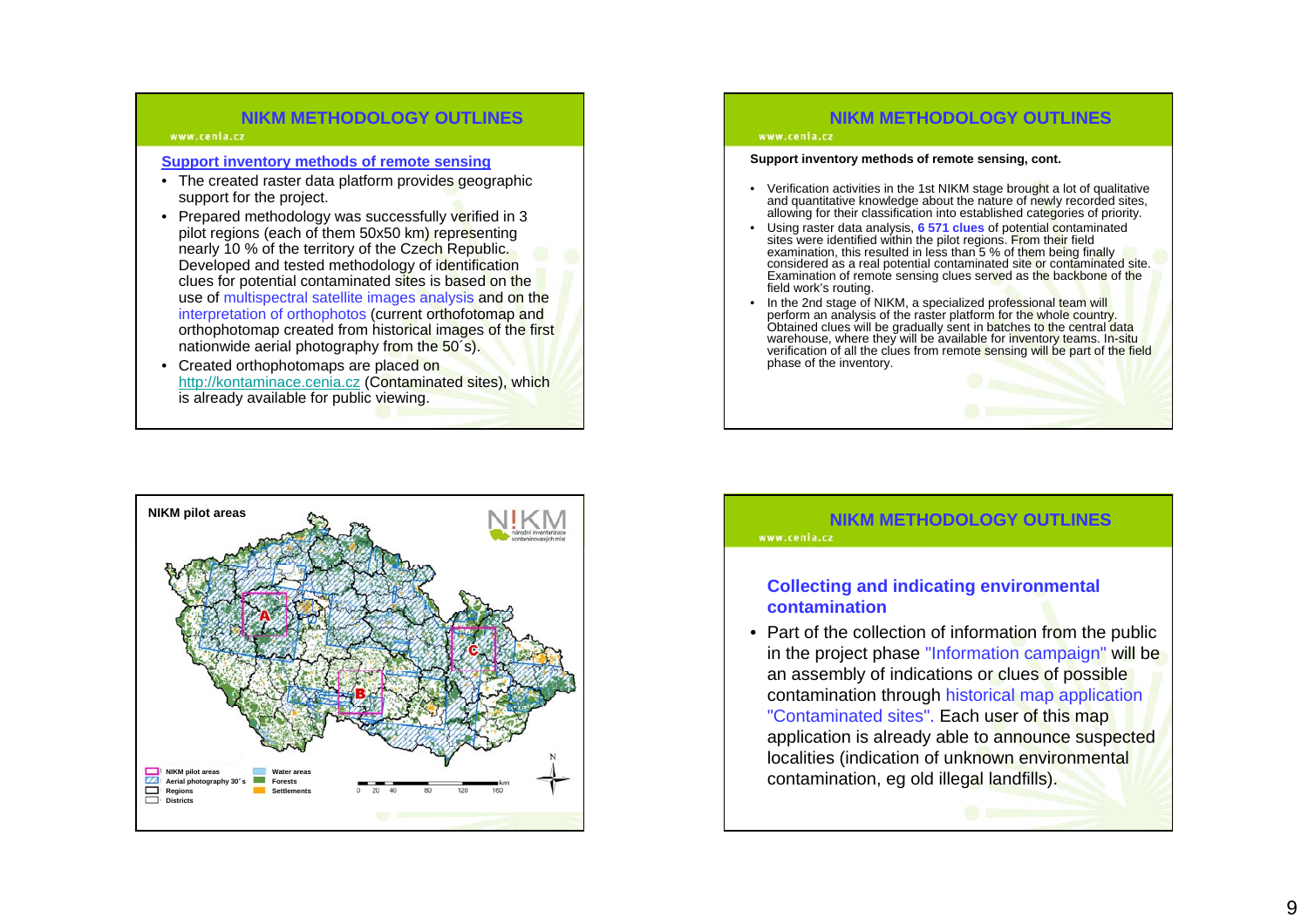#### www.cenia.cz

#### **Discussion on the use of the methodology for other purposes**

- Independently of the primary purpose of the prepared methodology (i.e. for the implementation stage of the NIKM pr<mark>oj</mark>ect), the question<br>of "using it for other purposes" is frequently raised.
- In the case when the nationwide inventory is not launched it can be used for territorially smaller inventory projects, e.g. for regions (the .<br>Czech Republic is devided into 14 regions).
- There are only two pre-conditions:
- The first is the merging of the database warehouses of NIKM (containing transformed data sources) and SEKM2 (currently a running system). This needs a moderate project activity to bridge<br>several incompatibilities (approx. a 6 month long project task)<mark>.</mark>
- The second is the availability of financing (EU Funds?).
- The methodology can be used also for other activities e.g for a transboundary comparison study of inventory systems in neighbouring regions, or on a specialized inventory focused on selected types of contamination.

## **NIKM METHODOLOGY OUTLINES**

#### www.cenia.cz

#### **Conclusions, cont.**

- The methodology was successfully verified in 9 % of the territory of the Czech Republic.
- On the basis of the methodology a procedure for the nationwide inventory, including timeschedule and financial costs, was drafted.
- The objective of 2nd stage is the identification, registration and basic assessment of the largest possible amount of contaminated sites, updating information on all known locations and the creation of a sustainable information system on contaminated sites throughout the Czech Republic.

## **NIKM METHODOLOGY OUTLINES**

#### www.cenia.cz

#### **Conclusions**

- In 2013 the first (preparatory) stage of NIKM will be finishing, having been handled by CENIA since 2009.
- From 2013 it should be followed by the second (implementation) stage.
- In the 1st stage the project team created and verified methodology for the nationwide inventory.
- The project included the extraction and consolidation of the existing information on contaminated sites, involvement of remote sensing in identifying potential contaminated sites, design of inventory tools and practices and the development of the knowledge base for the nationwide inventory.

## **NIKM METHODOLOGY OUTLINES**

#### www.cenia.cz **Conclusions, cont.**

We expect that future use of the performed inventory ensures or substantially contributes to:

- reducing the contamination burden on the environment;
- more effective spatial planning;
- •access to current information about contamination to the general public;
- increase the legal certainty of owners or potential owners about the status of land from the point of view of contamination;
- recording and evaluating groundwater contamination and the balancing of the contamination load according to the requirements of the relevant European Directives;
- •compliance with the requirements and principles of the prospective EU Directive on soil protection;
- • promotion of the state administration in the field of environmental damage; and,
- • the promotion and involvement of public administration on the contaminated sites issue within the whole process (from the inventory to remediation).